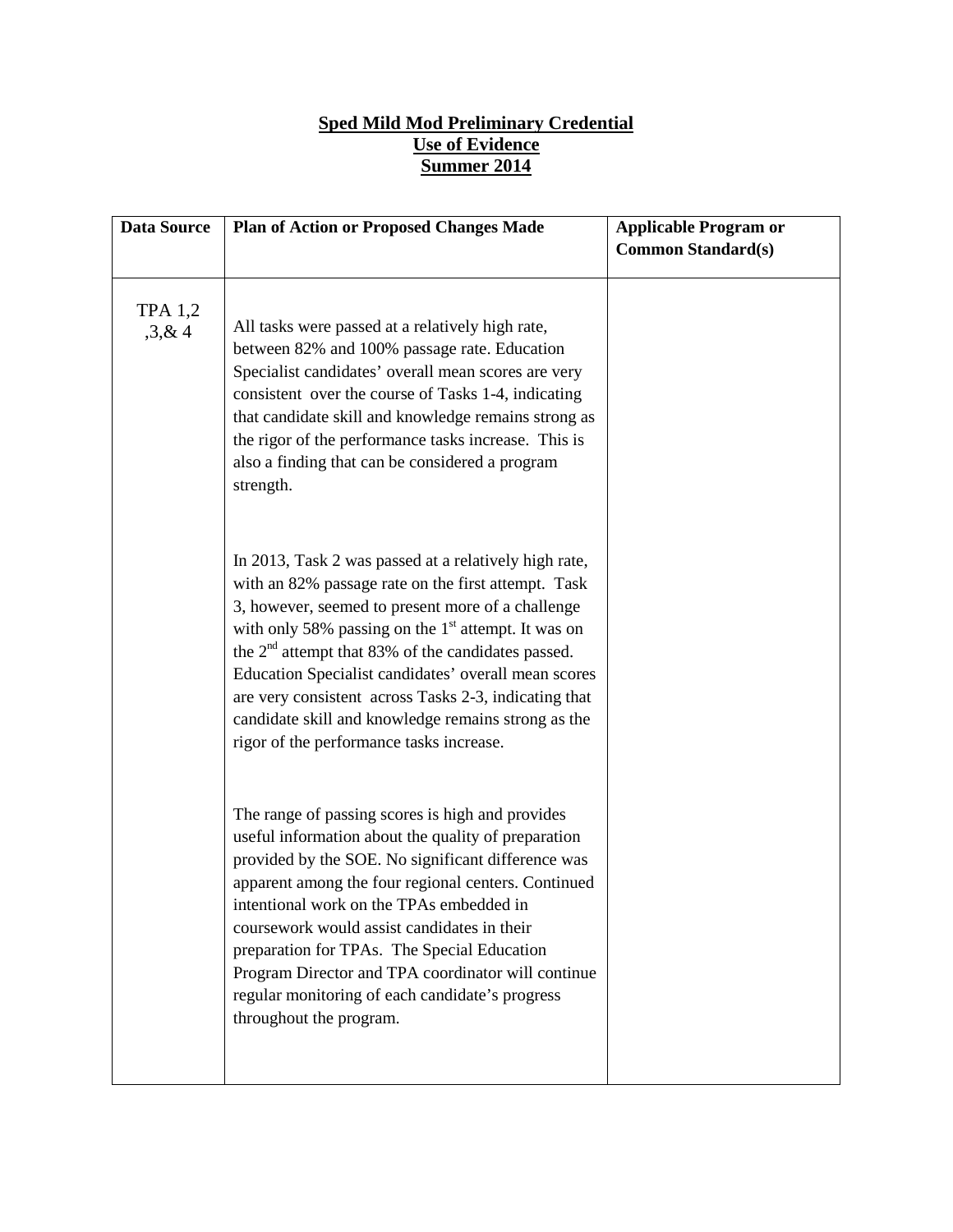| Signature<br>Assignments | Candidates performed strongly on the signature<br>assignments. Recommendation to be considered<br>are as follows:<br>EDU 600 - Recommend continuation of<br>activities and assignments in this course that<br>support candidate development of how learning<br>theories affect and resonate with their beliefs.<br>$EDU$ 610 – Recommend continuation of<br>activities and assignments in this course that<br>support candidate development of how reading,<br>reading comprehension, and literacy skills<br>develop to a competency level in students.<br>EDU 650- Recommend continued emphasis on<br>the value and usefulness of assessment in<br>making instructional decisions. The current<br>signature assignment is limited in its capacity to<br>measure only a few of the standards for the<br>course. Recommend the use of a signature<br>assignment that measures a wider array of<br>standards for this course.<br><b>EDU 652</b> - Since consultation and collaboration<br>are critical aspects of the function of an<br>education specialist in schools today the<br>signature assignment in this course is an<br>essential one. Recommend continuation of this<br>signature assignment.<br>Recommend: Add a signature assignment to<br>EDU 655 (Organization for Success in the<br>Mod/Severe Classroom) as a means to help<br>address candidate knowledge and skills in<br>instructional strategies. |  |
|--------------------------|----------------------------------------------------------------------------------------------------------------------------------------------------------------------------------------------------------------------------------------------------------------------------------------------------------------------------------------------------------------------------------------------------------------------------------------------------------------------------------------------------------------------------------------------------------------------------------------------------------------------------------------------------------------------------------------------------------------------------------------------------------------------------------------------------------------------------------------------------------------------------------------------------------------------------------------------------------------------------------------------------------------------------------------------------------------------------------------------------------------------------------------------------------------------------------------------------------------------------------------------------------------------------------------------------------------------------------------------------------------------------------------------------------------------|--|
| Dispositions             | Since between 2012 and 2013 the Dispositions were<br>revised and changed from 8 to 4, a review of the<br>implementation process for the new 4 Dispositions needs<br>to occur throughout the coming years. Upon initial<br>analysis, however, the data showed Indicator 3 Reflective<br>Learner as being the area of lowest concern with a mean<br>score of 3.35/4. Indicator 2 Spirit of Harmony and<br>Collaboration received a score of 3.50/4 with <i>Indicator 4</i><br>Professional and Positive Perseverance received a mean<br>score of 3.54/4. The highest mean score was shown in<br>Indicator 1 Harmony received a mean score of 3.58/4.<br>As a result, faculty need to discuss ways to                                                                                                                                                                                                                                                                                                                                                                                                                                                                                                                                                                                                                                                                                                                   |  |